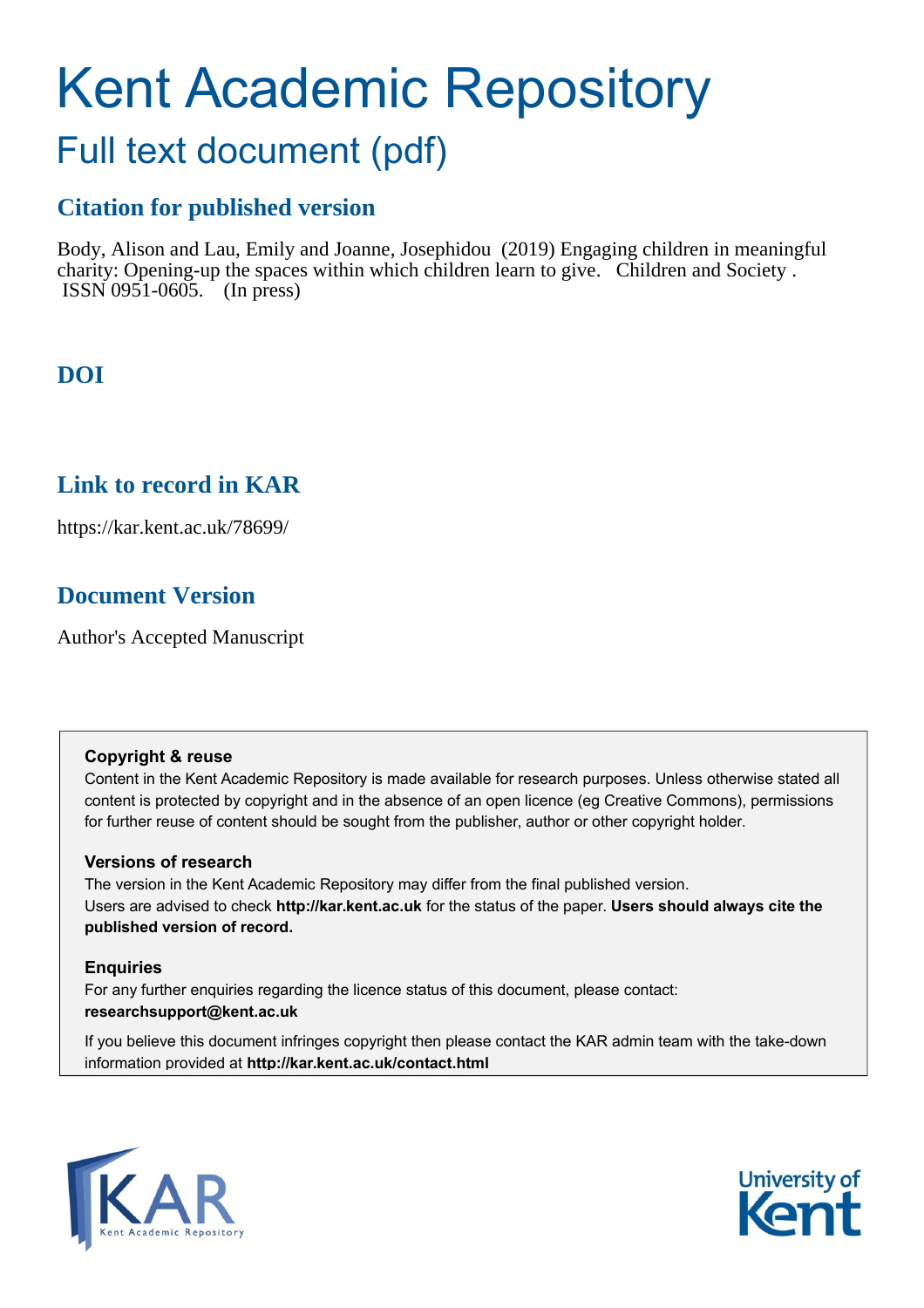#### *Engaging children in meaningful charity: Opening-up the spaces within which children learn to give*

## *Alison Body, University of Kent Emily Lau, Canterbury Christ Church University Jo Josephidou, The Open University*

#### **ABSTRACT**

*This paper presents qualitative evidence from an in-depth, participative action research project with 150 children aged 4-8 years old, exploring their experiences, perceptions and preferences regarding charitable giving. Most children positively engage in charitable giving through home, school and their community, however less than 20% are aware of the cause area they are being asked to support, and most have little decision-making in their giving. Children's willingness to engage increases when they critically examine the cause area and are facilitated to lead on giving decisions, often resulting in increased and sustained efforts to support cause areas that matter to them.* 

#### *Keywords: children, charity, giving, prosocial, civic engagement*

#### **INTRODUCTION**

Civil society in the UK and beyond is facing unprecedented challenges which fundamentally alter the landscape of children's futures, from persistent poverty to the unparalleled decline in natural spaces (Cabinet Office, 2018; Civil Society Futures, 2018). Philanthropy, defined as *'voluntary action for public good'* (Payton & Moody, 2008) is widely recognised as one mechanism by which citizens can help combat these challenges. As a result, there has been an increased focus on adolescents as future political and social actors and a plethora of programmes developed to increase their voluntary action in civil society, both in terms of giving time and money, for example the *#iWill* campaign for 10-20 year olds and the National Citizen Service for 15–17 year olds.

Significantly less attention has been paid to younger children, nonetheless the UK Civil Society Strategy (Cabinet Office, 2018) clearly recognised the importance of involving children from the earliest stages possible in *'action for the benefit of others'* to develop a longer term 'habit' of social action and participation. Furthermore, promoting children's rights and providing positive experiences in the early years of life helps children to develop personal ownership and identity in their beliefs, actions and responsibilities (George et al., 2017). Indeed, research (Arthur et al., 2017) suggests that if children are involved in charitable actions before the age of 10, they are twice as likely to sustain it throughout their lifetime compared to young people who only start at age 16 to 18. Viewing charitable giving through this lens of *'action to benefit others',* therefore including fundraising, gifting and volunteering for charities and charitable type causes to achieve social good, we wanted to explore younger children's perceptions and preferences about charitable giving. We explore this through the understanding of children as active social and democratic citizens, who have an inherent right and important part to play in civil society. In doing so we seek to answer the research question *'what are young children's perceptions and experiences of charity?'*

This paper is divided into four sections. Section one offers a discussion of the literature about the importance of socialisation in the early years on children's giving behaviours, children's charitable giving and the educational focus on citizenship. Section two outlines the participative and childcentred research methods used to explore this topic. Section three presents the findings from our in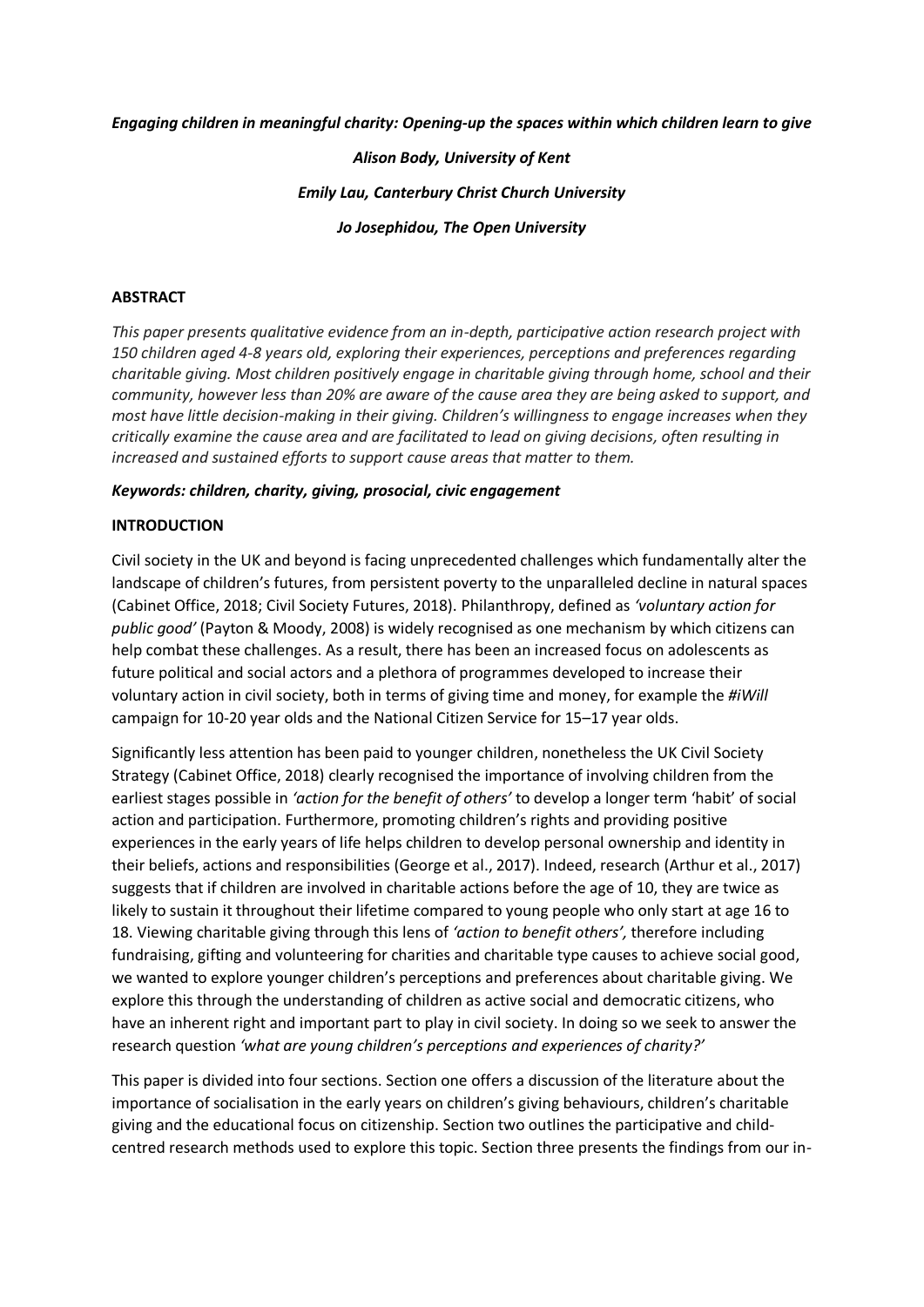depth analysis, whilst section four offers up some discussion about what this means for children's future engagement in charitable activities.

#### *Socialisation of the Prosocial Child*

Within literature exploring philanthropy and charitable giving, there is an intense focus on how to encourage individuals to give more, more frequently. Less attention is paid to how individuals develop their giving behaviours, especially pre-adolescents. The impact of socialisation on children's sense of *fellow feeling,* that is the 'emotional connection of empathy, sympathy and concern' (Roughley & Schramme, 2018:3) is well documented, both in the home environment and within their educational setting (Eisenberg, 1983; 2018; Sierrksma et al., 2015). Both parents (Dahl & Brownell, 2019) and educators (Berliner & Masterson, 2015) can influence children's dispositions to thinking empathetically about others and subsequent prosocial behaviours (Dahl & Brownell, 2019). Influenced by these factors, children start to show a variety of positive social behaviours between 12 and 18 months of age within a wide range of contexts; for example, they comfort others who are in distress, help others in need (e.g., Warneken & Tomasello, 2008).

As such it is often assumed that there is a correlation between empathy and prosocial behaviours, presuming that if empathy is taught this will result in a child displaying more altruistic caring actions towards others. However, studies suggest that this is not necessarily the case (Berliner & Masterson, 2015). Instead the development of empathy into prosocial behaviour is a much more complex process; it requires both an affective and a cognitive response (Gibbs, 2019). To be able to empathise a child needs to recognise and correctly identify particular emotions, differentiate between their own and other's feelings, as well as interpret possible reasons. Regardless, there is some evidence that children as young as 18 months can show concern and subsequent prosocial behaviour by affective perspective taking (Vaish et al., 2009) and that children as young as 24 months exhibit empathetic responses which can lead to prosocial behaviours. For instance, McHarg et al. (2019) noted their caring responses to a 'baby' who appeared distressed. This early social competence might lead to the assumption that socialisation does not play a significant role in their social development. However, if the parent in the 'baby' study responded to their child's empathetic curiosity about the 'baby' the likelihood of the child demonstrating caring behaviours was increased. This highlights the importance of parental socialisation in the development of empathy in young children (Dahl & Brownwell, 2019; Zahn-Waxler et al., 2018).

The spaces and places which encourage this development can be a home or a more formal environment such as school (Eisenberg, 1983) where an adult, parent or educator, supports children in both identifying and describing different emotions (Berliner & Matterson, 2015) and engages them in thought and discussion about empathy. These practices position the child as active within their own empathetic development and subsequent acting out of prosocial behaviours (Dahl & Brownell, 2019). In everyday life, children are further confronted with prosocial acts in a variety of ways such as adult and peers modelling, directing or rewarding such behaviours (Eisenberg, 1983). Especially the latter practice of rewarding prosocial behaviour can be problematic. Given the early onset of positive behaviours such as helping and sharing even before the formal onset of socialisation (Warneken & Tomasello, 2008), an internalised motivation of such behaviours can be assumed. Overriding this intrinsic motivation with an external incentive can eventually replace its initial intrinsic origin (Warneken et al., 2008) and therefore have the opposite effect.

It is also important to note that prosocial behaviour by definition (Grusec, 2002) is not always truly selfless representing 'real' altruism. Such behaviour can be selfishly motivated as well ('pseudoaltruism', for example see Eisenberg, 1983). Along these lines it is suggested (Berliner & Masterson,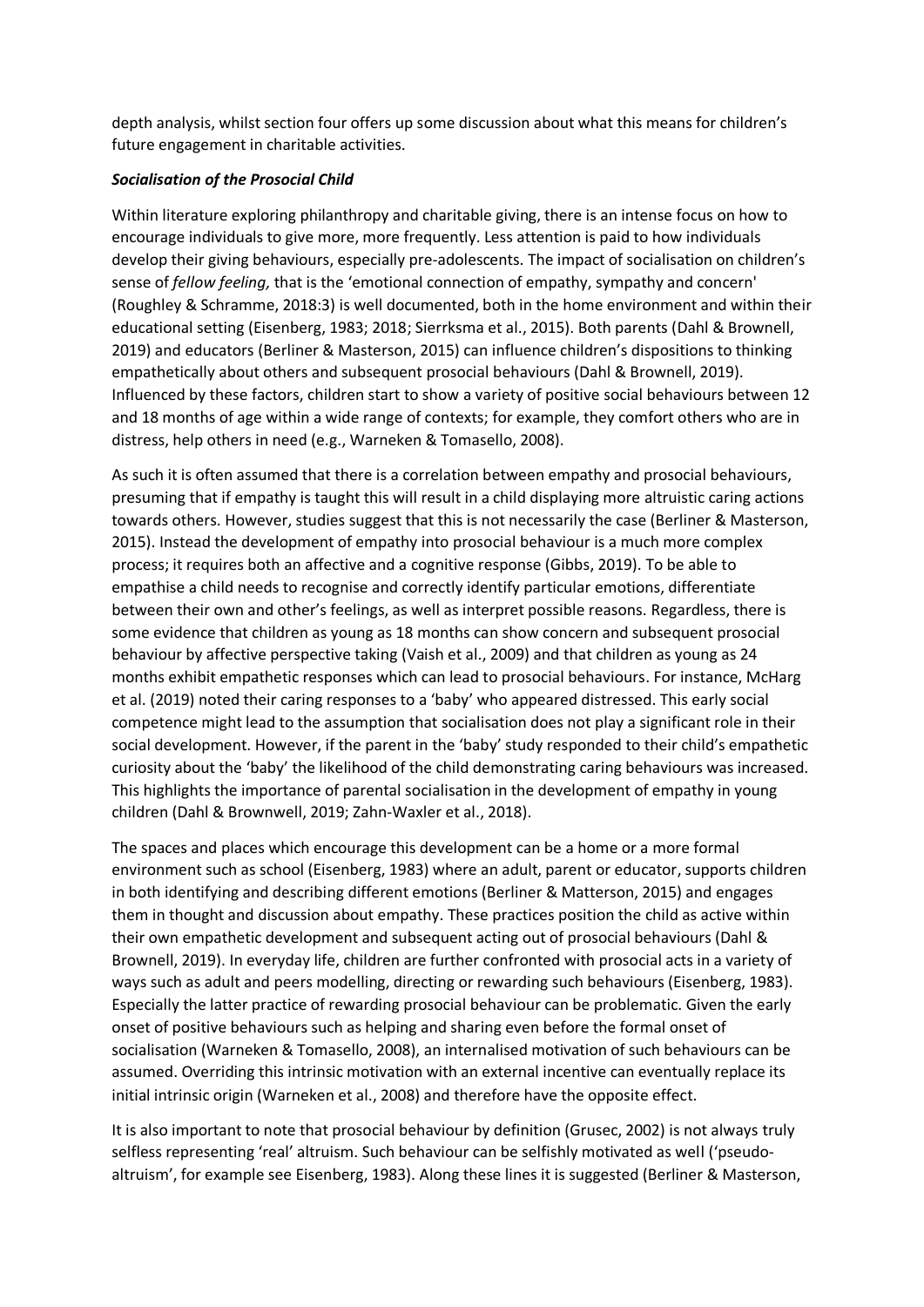2015; Feigin et al., 2014) that empathy does not always lead to altruistic action and indeed could lead away from it. The origins of altruism are a desire to interact and cooperate with others (Dahl & Brownwell, 2019); thus children might initially participate in helping behaviours because they want to be involved or because they see such behaviour as the social norm (Feigin et al., 2014). Dahl and Brownwell (2019) give the example of the young child helping to tidy up initially from the perspective of joining in. The fact that the adult will praise this 'helping' could act as a positive reinforcement so that the behaviour happens again. Dahl and Brownwell (2019) stress that the initiator in this scenario is the child and argue therefore that adult impact on prosocial behaviour is limited in children who are more passive when opportunities for social encounters present.

Thus, despite its internalised motivation and natural development, socialization plays a crucial role in the further development of early empathy and prosocial behavior. Socio-psychology can support an understanding of how children develop first as social beings and then as those who will demonstrate altruistic acts towards others (Feigin et al., 2014). From this we begin to understand how children's dispositional characteristics can positively influence giving behaviours. For example, research highlights that children are willing to donate money and help others from a young age, even when they do not benefit themselves and when that person is a stranger (Wildeboer et al., 2017; Warneken & Tomasello, 2008). In short, parents and educators should be encouraged to rely more on this intrinsic motivation and the natural course of its development and reinforce feelings of autonomy and competence as much as possible rather than to provide superfluous material incentives, which can have detrimental effects.

#### *Children's Charitable Giving*

Charitable giving has grown in importance in the western world. The overall estimate of household giving in the UK was £10.1bn in cash terms in 2018, but this was as a result of a smaller group of dedicated donors giving more (CAF, 2019). Similarly, although the amount given to charity rises on a global scale, the proportion of donors giving money is falling (CAF, 2018). Whilst established literature explores why donors give (e.g. Bekkers and Wiepking, 2011), less attention is paid to how individuals learn to give, particularly from a young age.

Whilst limited, research into children's charitable giving suggests that children are often willing and generous with their time and treasure. Research by Power and Smith (2016) which asked children aged 10 to 15 what would they do 'if someone gave you £1 million today', revealed high levels of altruism, countering concerns about the commercialisation of childhood. Half said that they would give a significant amount of the money away, whilst one quarter said they would give all the money away. A survey of over 1000 young people aged 9-11 and 16-18 revealed that young people are positive about charity and have high expectations of charities to solve social ills (CAF, 2013; Power & Taylor, 2018).

Alongside the importance of socialisation, situational factors play an important role in the formation of children's prosocial behaviours. Research has explored how an individual's experiences of situational factors including parental giving behaviours, influences of peer attitudes, school and community engagement with charities, and exposure to well-known media campaigns can all influence giving behaviours (Silke et al, 2018). The conclusions drawn by Silke et al. (2018) are supported by wider research, focusing on the impact parents, peers, schools and media can have on children's attitudes to giving or giving behaviours (Adriani, 2009; Agard, 2002; Leimgruber et al, 2012). Research studies by Eisenberg (1979), and more recently Ottoni-Wilhelm et al. (2017), suggest that heightened parental giving behaviours do not always mean children give higher amounts, although they do present some evidence that the amounts given by parents and their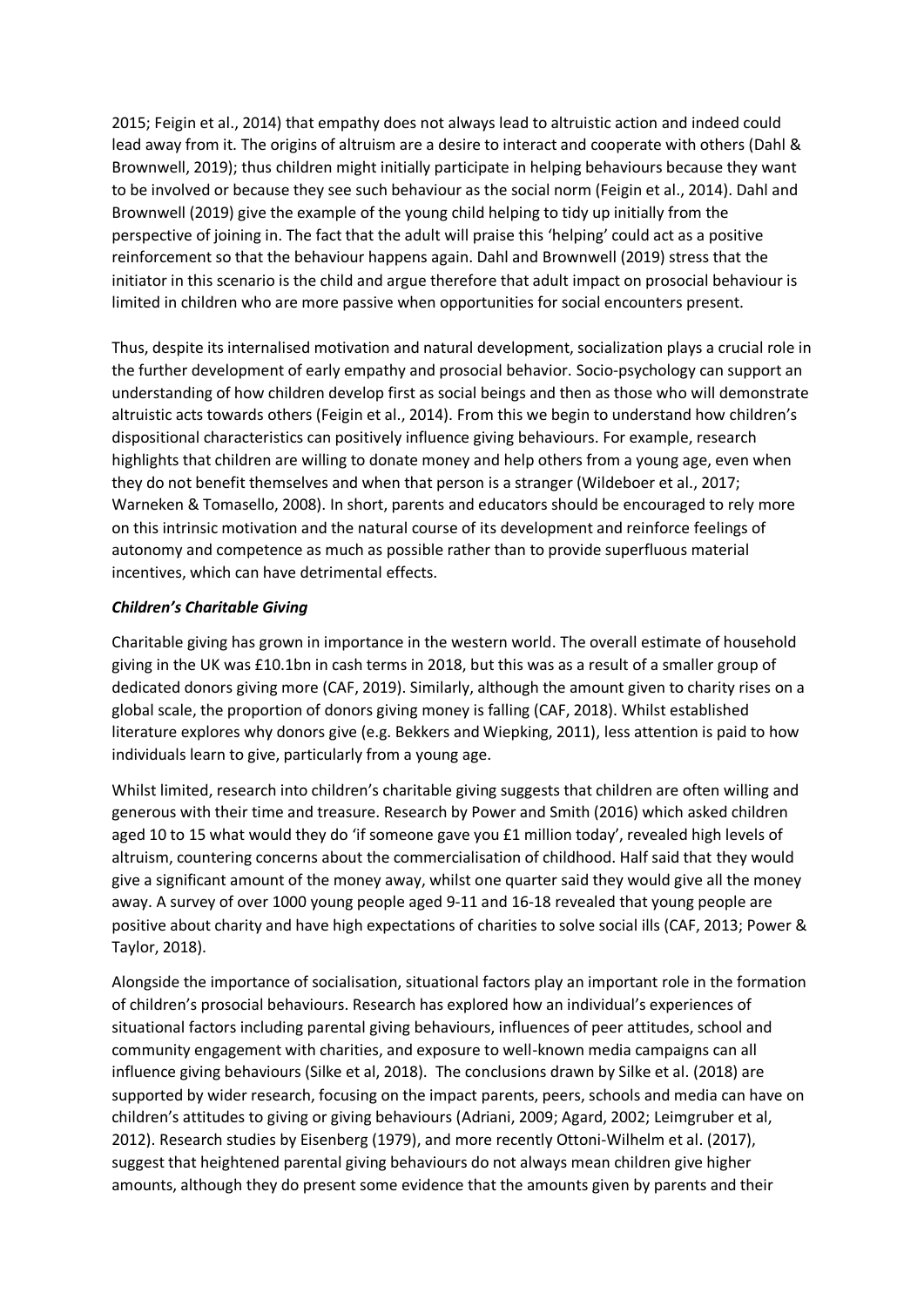adult children are correlated (Wilhelm et al. 2008). Peer influence is more straight-forward, evidence suggests that children are likely to change their giving decisions when influenced by peers due to 'situational manipulation' (Leimgruber et al., 2012; Wildeboer et al, 2017).

#### *Spaces in which Children Engage in Charitable Giving*

One of the most significant spaces where children engage in giving is school (CAF, 2013). Exploring charity and giving in more depth in the educational context facilitates a more democratic approach to learning about complex issues even at a primary level (Biesta, 2011). Democratic learning is founded in critical enquiry and decision-making. A recent report on education and democracy stated that: *"education for a complex world in a supposedly democratic society must seek to equip students with the capacity to handle complexity and uncertainty, to deliberate with others exhaustively, to solve problems creatively, and to reach decisions on that basis"* (Gilbert, 2017 p.1). The learning experience should therefore include deliberation, creative problem-solving and decision-making.

Citizenship education has a potentially important part to play here. Whilst it is not formalised in English Primary schools, the Department for Education promote that 'children should have opportunities to contribute to the improvement of the community' (DfE, 2013). Additionally, an OFSTED report published in 2013 praised the approach of over 146 Primary schools in the England focusing on the students understanding of democracy, human rights, care for the environment, awareness of sustainability and highlighted the commitment of senior leaders and teachers for the creative ways in which they made it part of children's learning. Furthermore, just as changes have been made to the OFSTED framework, recent education policy has seen also a renewed focus on the notion of character and the importance of developing skills outside academic learning. In January 2019 the Secretary of State for Education, Damian Hinds gave a speech on the 'five foundations of character' focusing on virtues and values, emphasising the huge role schools can play to promote the spiritual, moral, social and cultural development of their pupils. He outlined examples of the range of additional activities schools can provide to facilitate the development of character and virtues; exploring charity, philanthropy and social justice fit within these examples.

While this continues to build a case for exploring a more holistic and rounded education, it is however important to recognise that the concepts of both citizenship and character education are contested across the education sector (for example see Allen & Ball, 2018; Morrin 2018). While there exist frameworks for the types of values educators can encourage and develop in children, critics suggest that this concept of moral education is rooted in a constructed notion of what makes a good citizen, which requires exploration through a more democratic approach (Jeffrey & Troman, 2012; Westheimer & Kahne, 2002). However, educators often opt to take a neutral stance on difficult issues, maintaining the status-quo in an attempt to reach a non-bias consensus in the classroom (Annette & Mayo, 2010; Ross & Vinson, 2014). As Peterson (2019) points out, engagement in communities and deliberation with others is central to developing individual character, alongside recognising and challenging structural injustices

Power and Taylor (2018) identify charities are increasingly becoming mainstream in schools and most of the big charitable campaigns have established resource packs to assist schools in fundraising or social action endeavours. However, we raise concern with this, whilst such activity may increase children's experiences of charitable fundraising and volunteering, it is at risk of marginalising their critical enquiry into the cause areas, as well as offers a very limited view of the charitable sector. Hart (1992) and Shier (2001) writing in response to the United Nations Convention on the Rights of the Child published in 1991, exposed how despite a pledge to recognise children as active citizens, many participation initiatives continued to involve children in a "tokenistic" or "frivolous" way that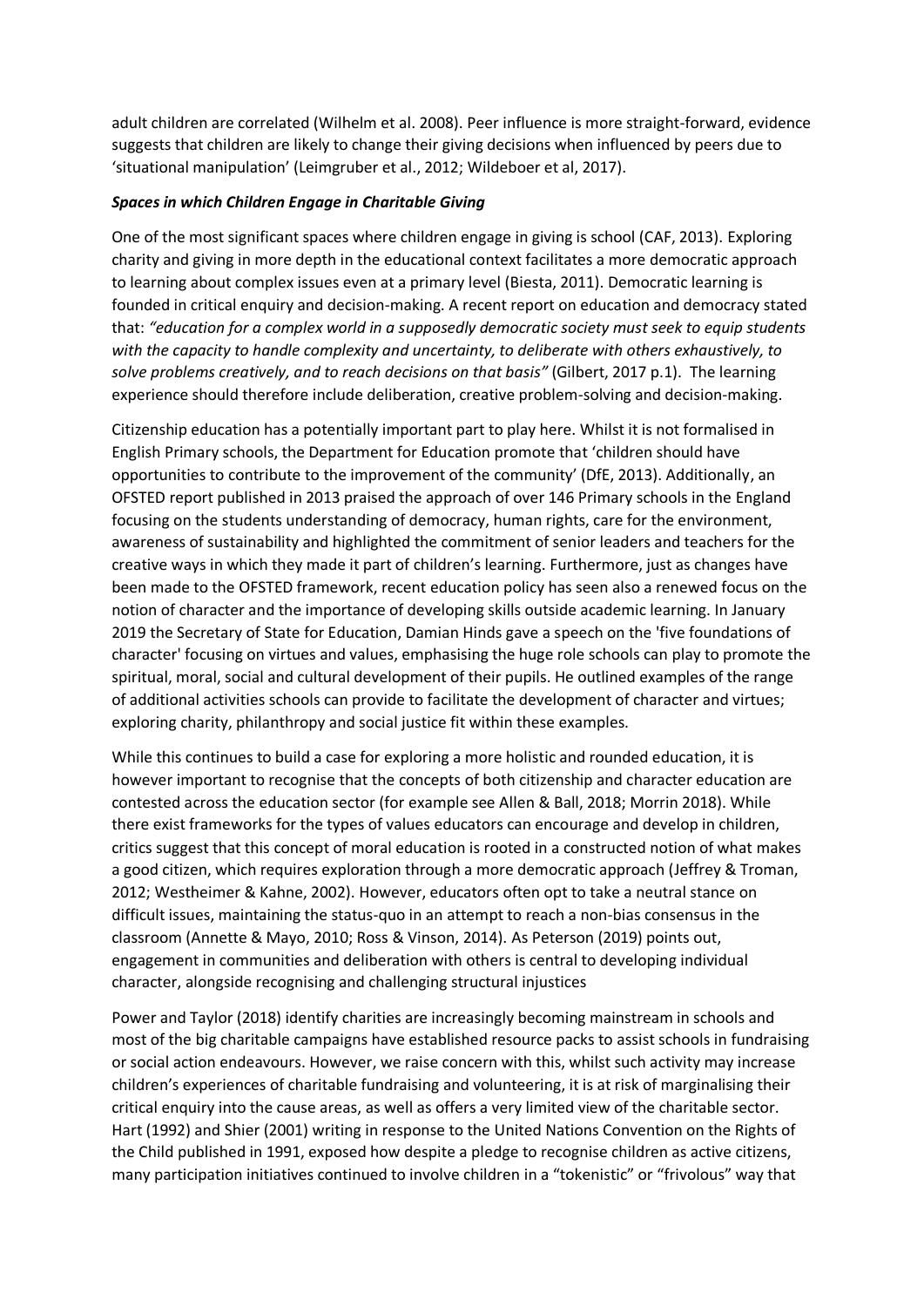"trivialises their involvement" in important issues (Hart, 1992:1). Tokenistic participation means children are engaged in serious issues, yet crucially only at a superficial level, rather than engaging in decision-making, or taking roles of power and responsibility. Examples of school engagement in charitable events often tends to describe participation in high profile media campaigns such as BBC Children in Need<sup>1</sup> and Comic Relief's<sup>2</sup> Red Nose Day. Research by Power and Taylor (2018) with young people aged 10 to 15 years indicated that Children in Need was the 'most frequently mentioned school-supported' charity. However, we argue that this type of involvement runs the risk that children, especially younger children, may only be engaged in a purely transactional way, turning up with a donation in return for a treat or fun experience. This is not to suggest this is an unethical practice, but more that without critical discussion and debate children remain distanced from and unaware about the charitable cause they are seeking to support. Furthermore, research highlights that increasingly habitual activities such as non-school uniform days and dress-up days are problematic for families facing poverty (Mazzoli Smith & Todd, 2019), and that schools in wealthier areas fundraise significantly more than those in more deprived areas (Body et al., 2017). Indeed, Power and Taylor (2018) conclude that *'the current mainstreaming of charities into schools is not necessarily a self-evident 'good' and that this under-researched phenomenon deserves greater critical attention within and outwith schools'* (p.702). In part we respond to this call with what we believe is the first research of its kind exploring younger children's perspectives and experiences of charitable giving.

#### **METHODOLOGY**

This research is a snap-shot study of children's perceptions of charity and giving. It was designed as an exploratory participatory action research style study, exploring children's experiences of giving, with the hope of informing a much wider and longer-term research agenda, as we think about charity and the way individuals 'learn to give' in the future. Participatory action research is a 'stance' the researcher takes towards the researcher-participant relationship (Stuart et al., 2019); it recognises a co-constructed research process in accordance with democratic principles and social justice orientated motivations.

Engaging children in participatory research resonates strongly with wider debates around children's participation. This idea has risen in prominence since the United Nations Convention on the Rights of the Child (UNCRC) in 1989 which was propelled forward in practice by Hart's influential ladder of participation (1992) and Clark and Moss's popular mosaic approach (2011) to researching with children. It has redirected the traditional focus of research 'on' children as objects in research to replace it with one that seeks to research 'with' children. Significantly this approach promotes children as capable social actors so that they are fully included in the research process and their ongoing collaborative participation is facilitated (Lundy et al., 2011).

#### *Sample*

1

To complete this research study 150 young children, aged 4 to 8 years old, engaged in a participatory action research project. Of the 150 children 48% were female, and 52% were male. As figure 1 shows, whilst relatively evenly split in terms of gender, children aged 6 and 7 years were more

 $1$  Children in Need is a British grant-making charity. The Children in Need appeal is an annual telethon. The campaign includes a mascot bear named Pudsey

<sup>&</sup>lt;sup>2</sup> Comic Relief is a British grant-making charity. The highlight of Comic Relief's appeal is Red Nose Day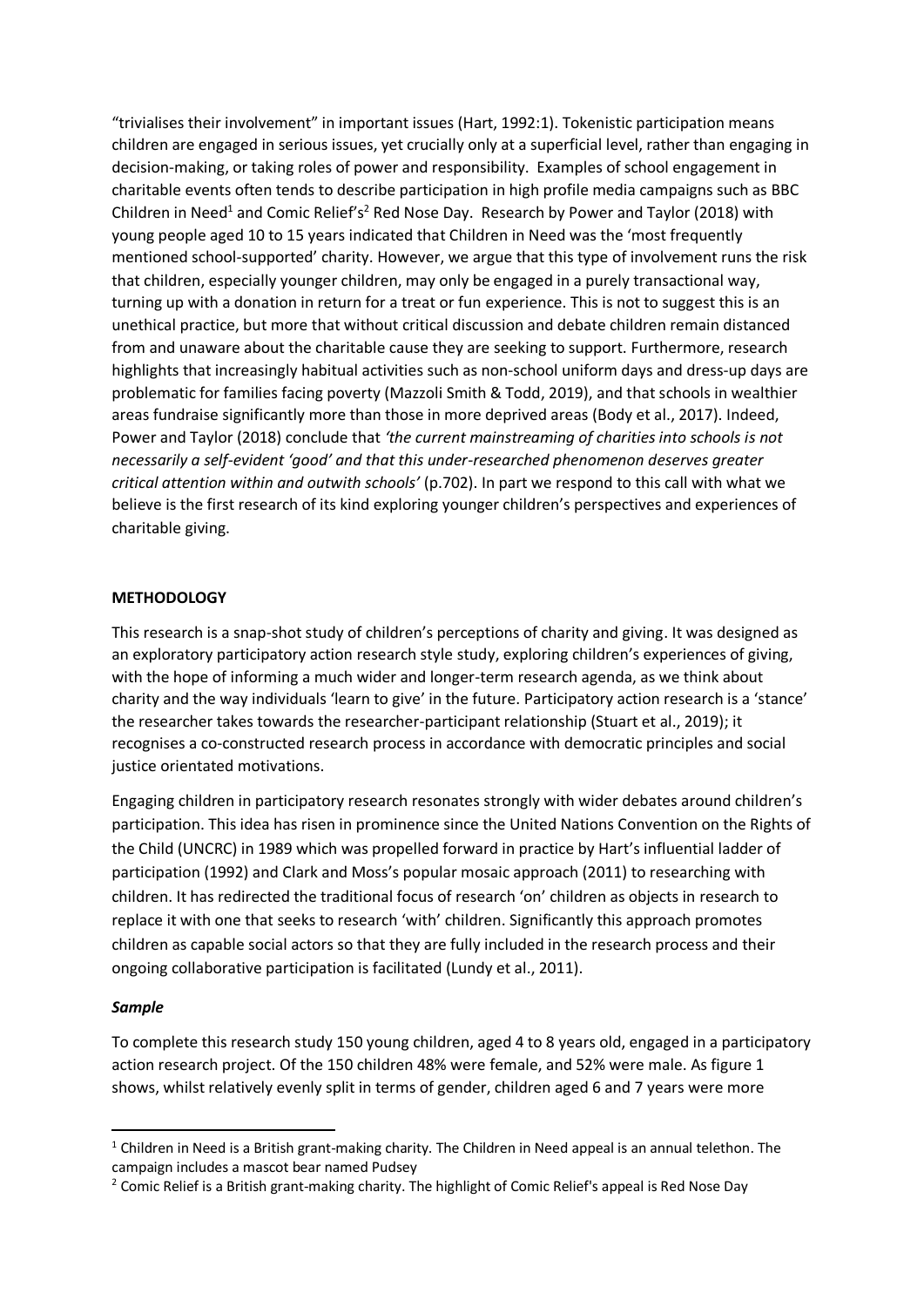represented in the sample than children aged 4 or 8 years old. Children were engaged through schools and community settings located in the English counties of Kent, Medway and Sussex. This area includes some of the wealthiest and the most deprived areas of the country, however, individual socio-economic status of children was not collected.



*Figure 1: Number of participants by age and gender*

#### *Research Process*

Participatory action research approaches are time and resource intensive. With the aim of engaging a breadth of children on a small group or one-to-one basis a team of researchers was required. Therefore 60 students in their final year of study for an undergraduate degree in Early Childhood Studies were employed as research associates and trained in participative action research and childled research methods. Each student worked with a single or small group of children over a period of six weeks exploring their experiences and understanding of charity. Each child was engaged in the project for six to ten hours. The research all took place in settings which were familiar to the children, including home, school and community buildings. This was agreed on an individual basis between the researcher, child, parents/carers and schools. It took place between the months of October and December in 2018, where it must be noted prominent campaigns such as Children in Need and the Poppy Appeal take place. These research associates were further educated in narratives about charity and appropriate methodological practices which would allow children 'to speak for themselves' (Einarsdottir, 2007: 197).

Research associates worked with the children to explore their views and experiences of charity. Throughout the process research associates documented with the child the giving decisions made and the accompanying rationale. The documentation, inspired by Rinaldi's work on visible listening (2005), took the form of a research journal which captured both the student and the child's voice as co-researchers. The journals were designed and developed in partnership to include anything both parties found relevant such as photographs, drawings, annotations, leaflets, captured discussions and observations.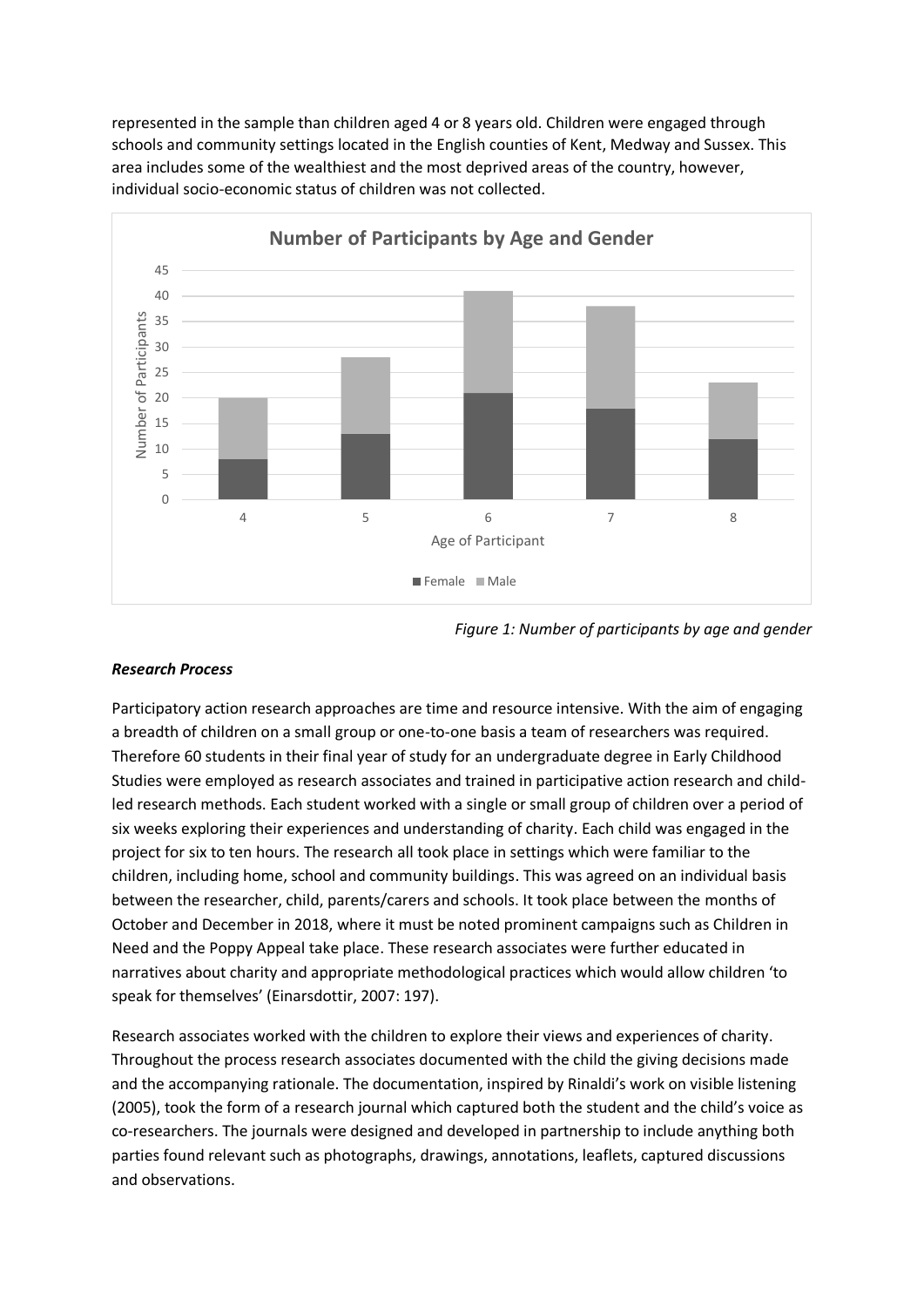Ethical approval was granted by the students host university. Data was analysed in four different ways. Firstly, the research associates presented their findings to a team of academic staff and engaged in questions to increase clarification and detailed knowledge. Secondly, the compiled documentation was shared and analysed for themes, trends and interesting points. At a third stage all research associates completed a summary response outlining key findings, noteworthy considerations and personal reflections. Finally, the academic research team drew together the findings from these three stages to discuss the summary findings as set out in this paper.

The child appropriate data collection methods (Einarsdottir, 2007) chosen were effective in providing answers to the research question: *'What are young children's perceptions and experiences charity?'* It was children themselves who were able to provide these answers as they were encouraged to be fully engaged in the research process from designing data collection methods, to recording findings and finally reflecting on what had been found out. Co-construction of knowledge took place on four levels i) children engaging with the researchers, ii) researchers engaging with each other, iii) researchers in their role as students engaging with academic tutors, iv) the academic tutor team engaging in the final analysis.

The research however was not without its limitations. Whilst the sample size of 150 children is relatively large for an in-depth qualitative piece of research, we do not have data to link responses to socio-economic status or cultural background. Furthermore, data gathering techniques, which included multiple research associates and a variety of research approaches, due to the child-led nature of the work produced huge variation in the type of data analysed (for example films, photos, interviews, drawings) making it challenging to analyse themes. The ethical consent did not allow for the sharing of videos, photos or pictures – so presentation of data relies on the written word.

#### **FINDINGS**

In keeping with previous research, we find that children demonstrate high levels of altruism and understanding about charity and charitable giving, recognising it as a space in which to achieve social good (Power & Taylor, 2018). However, this ethnographic style study about children's experiences revealed two key features, which ultimately present as two sides of the same coin. Adults play a crucial role in how children 'learn to give'. Thus, here we present two dominant and contrasting experiences discussed by children in this research process. First, how adults, be that teachers, parents or community leaders, however unintentionally, can 'close-down' children's space for exploring ideas around charity and charitable giving, potentially missing opportunities to help develop children's understanding around social issues. Second, in contrast, alternatively adults can help 'open-up' these spaces and facilitate children to question social issues and develop their own responses through ideas around philanthropy and charitable giving.

#### *Closing-down thinking about charitable giving*

In inviting children to discuss their views of charity with us, we first started by asking them about how they defined charity. The children demonstrated a multitude of understandings about what charity meant; some defined charity as an 'act', something they 'did' to help others, for example:

*"Charity is when you donate to people to help them live a better life" (Girl, 6)*

*"When we use our hands to help people" (Boy, 4)*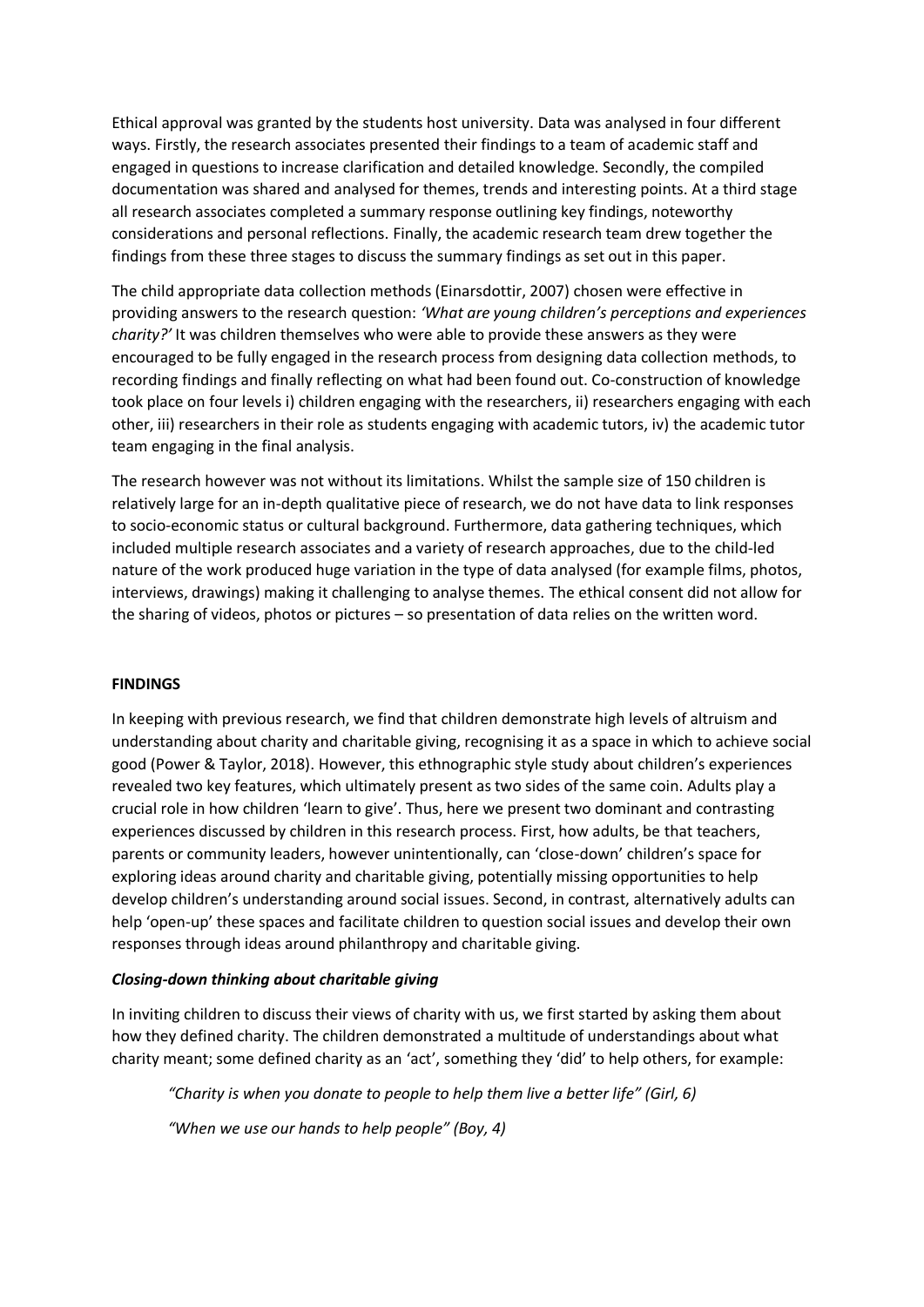Whereas other children saw charity as more of a set of behaviours, closely associated with kindness, for example:

*"Charity means being kind to people and animals" (Boy, 6)*

*"I think it is about being good and helping" (Boy, 4)*

Other children associated charity with the idea of place, often linking it with charity shops and spaces to donate, or for people to receive help, for example:

*"A place where you give to other people, old people, poor people, where you give money, and food for animals." (Girl, 6)*

*"Charity is somewhere where people go who haven't got a home, they give them food and water and a bed" (Girl, 6)*

Finally, others understood charity as an organisation set up to help different causes, for example:

*"You can get different charities, some are for toyless children for children who don't have toys, and another type for saving lives." (Boy, 8)*

As a result, we understand that being charitable from a child's perspective encompasses a mass of prosocial actions and behaviours. These actions included environmental behaviours, like recycling, collecting litter, planting trees and supporting nature; or helping others, such as befriending other children, helping a child if they were sad, or helping in their community. For example, children highlighted actions such as, *"doing good things, like recycling" (Girl, 4), "helping to grow new trees" (Bov, 5), and "being kind to children who haven't got anyone to play with" (Girl, 7) as charitable.* 

However, in tension with this our findings suggest that children are often, through the fundraising and charitable engagement afforded to them, encouraged to take a more transactional approach to charitable giving. Transactional giving refers to giving processes in which what is being given is closely tied to what the individual receives in return. For example, children discussed fun events organised at school and how they bought and sold novelty cup-cakes or paid to dress up in *'funny clothes',* without really being aware of what charitable cause they were supporting*.* Whilst all the children could discuss recent fun and engaging fundraising and giving activities, such as Children in Need, the Poppy Appeal and Harvest Festivals, less than 20% of the children *(n=28)* were able to identify the cause area they were supporting and what their fundraised income aimed to achieve – each of these children had been involved in how they fundraised and supported charity, as well which charities they sought to support. Just under 30% *(n=44)* could identify what that they were supporting but were not sure about the cause area, for example, supporting the Royal British Legion poppy appeal, but not sure why. More commonly, just over half of the children *(n=78)* reported engaging in fundraising and charitable activities with very limited or no understanding of why or what charitable cause they were supporting. For example:

*"I've done fundraising at school. We sold cakes on the playground at break time and people put money into the pot, but I don't know what charity it was for though…" (Girl, 8)*

There is a risk that just simply creating fun activities, which neglect to discuss the cause funds are being raised for, potentially trivialises children's involvement (Hart: 1992:1).

Certainly, our findings highlight children are involved in a huge amount of engaging fundraising activities, predominately at school, but also at home, at after-school clubs and within the community. In terms of developing a 'habit of service' as proposed by some (e.g. Arthur et al., 2018;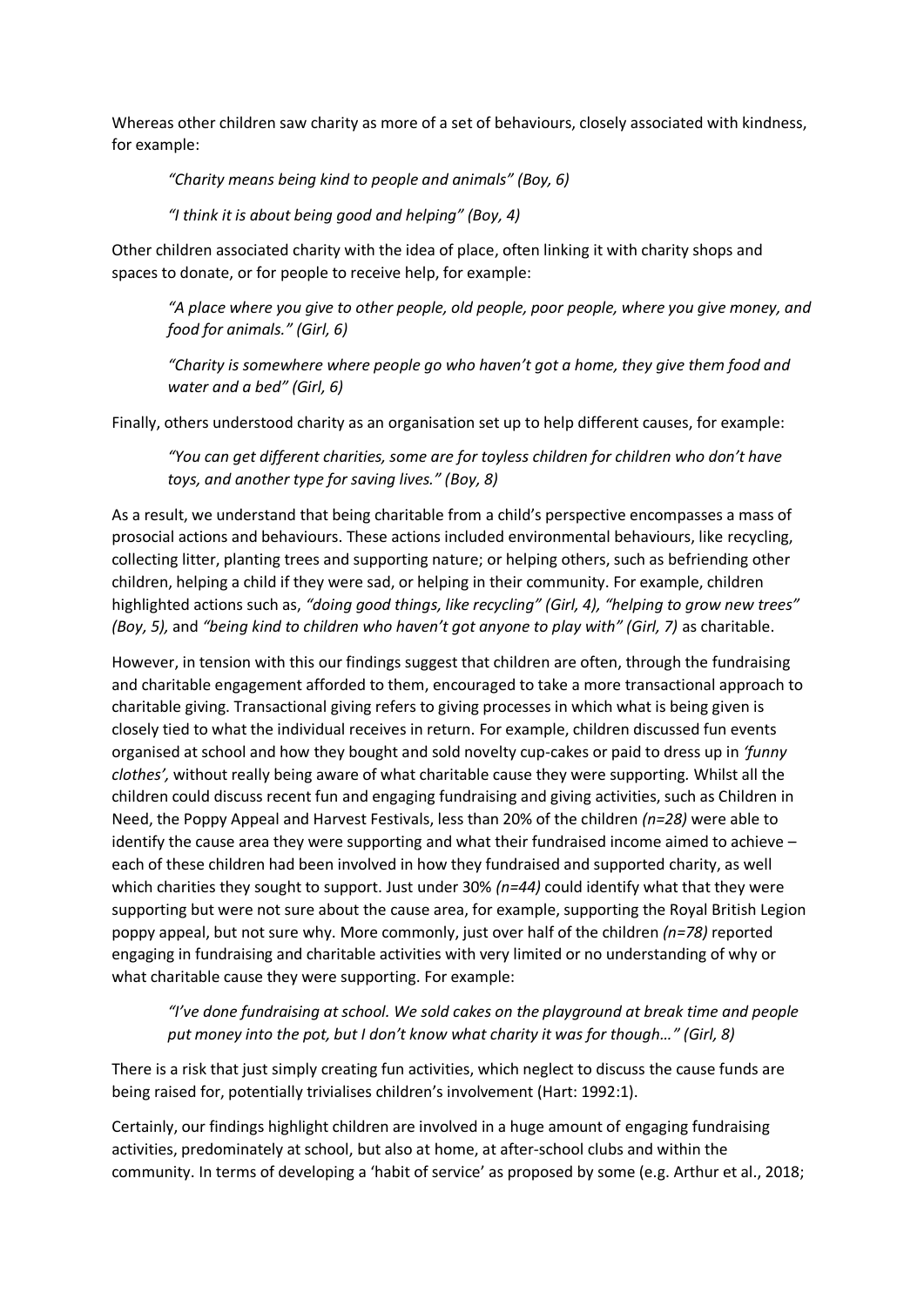Taylor-Collins, 2018) this is promising news; however, we argue requires greater investigation. Where a reason for giving was not shared with children or indeed where it did not come from children themselves, a void was created about 'why' they give, giving rise to misunderstanding and misinformation about charitable giving, for example:

*"We raise money because Pudsey Bear needs a new eye patch" (Girl, 6)*

*"We gave food at the Harvest festival, I think God must be hungry" (Boy, 5)*

Instead, they engaged in certain behaviours because they were told to, because that was what was expected or because their peers were. This meant that their charitable acts were often passive, within which children had little or no decision making. For example, in some schools, charitable giving often occurred as a separate, one off, fun activity, which was separate from wider citizenship initiatives. One child (Boy, 7) discussed playing 'splat the teacher' at school. This was a fundraising activity chosen and designed by the teachers to raise money for a local foodbank. Commendable as a successful fundraising activity and indeed enjoyable for the children, as a learning experience, it was less successful as the child had no recollection of why the activity took place or for what cause and is an example of a more transactional action, giving money in return for a fun opportunity.

These experiences were common across the children. Children often associated giving to national campaigns such as Comic Relief, with getting a Red Nose - or Children in Need being associated with Pudsey bear and treats - whilst having very little awareness of the cause. This is not to say giving should not be fun and engaging for children, nor is it to suggest transactional giving is wrong, or that every giving experience should turn into a life-lesson, teachable moment. However, consistently setting giving up as a transactional process limits children from engaging in the cause areas which sit behind the charitable giving, and further risks over-riding intrinsic prosocial behaviours with an external incentive (Warneken et al., 2008). To achieve the ambition set by Civil Society Strategy (Cabinet Office, 2018) to engage children 'in action to benefit others', the limiting of these giving experiences, which lack pro-active critical engagement in giving decisions, potentially undermines the very purpose of charitable and philanthropic giving in our society, which by definition requires the pro-active and conscious engagement of individuals in 'voluntary action for public good' (Payton and Moody, 2008). Such an approach with younger children also under estimates their capabilities for actively and critically engaging in social issues (George et al., 2017; Hart, 1992).

#### *Opening-up thinking about charitable giving spaces*

However not all children experience fundraising and charitable giving in the same way. To start with, our findings do highlight that there is no one single place within which children learn about charities and charitable giving. Their views and experiences are informed through a multiple of interconnected spaces including home, school, media, social media, peers, places of worship, and even within the supermarket. What is apparent is the importance of children being able to critically engage with their ideas through conversations, questions and critical enquiry, within these spaces.

For example, a young girl, aged 6, spoke of her experiences at the supermarket, several months earlier. Each week her parent would give her a token received at the check-out after paying for groceries. The child was then tasked with choosing one of three boxes, each representing a different charitable cause, within which to put this token in. The child could not decide which charity was more 'worthy' of her token. She instead pocketed the token and took it home. With her parent she researched each of the three charities, and still felt they all merited support. Her answer was simple,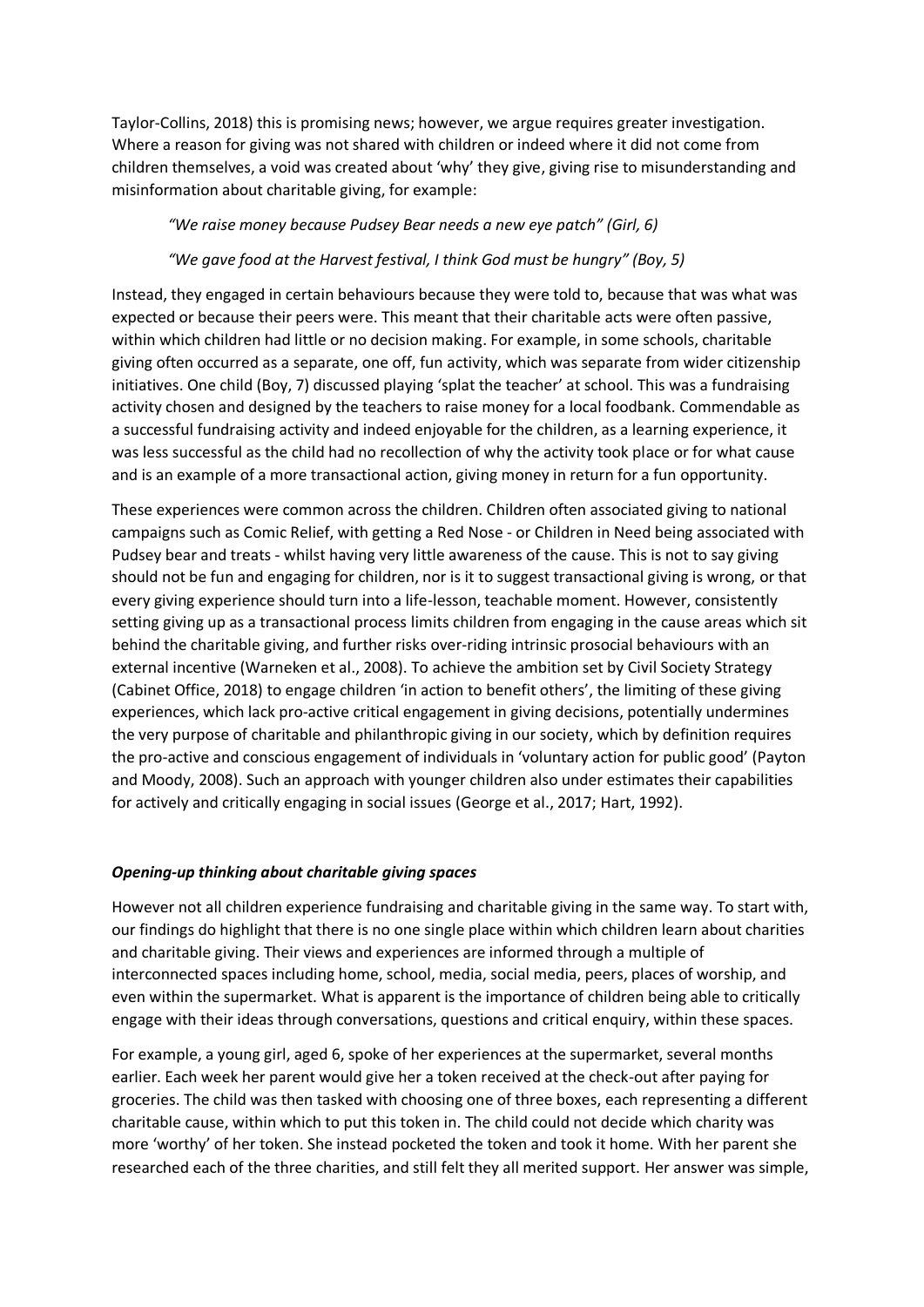she attended the supermarket three weeks in a row, got three tokens, and shared them out equally, one in each box.

This vignette highlights the capability of this child to critically consider her role in supporting the charities. Scaffolded by her parent, the child was able to critically engage with the giving decisions, learn about three charitable causes and reflect her own views of fairness. Her decision to save up three tokens, week on week, showed a prolonged engagement with the task and the ability to discuss it several months after the event, showed a deeper, engrained critical engagement with the topic at hand.

What was perhaps most exciting from this research project though, occurred after the formal research had finished, highlighting the potential power of actively engaging in their giving decisions as part of a wider understanding of citizenship and social issues. Just over one third of the children *(n=51),* inspired by the project chose to undertake charitable activities, fundraising and giving, of their own volition. This phase of the project emerged from the children themselves and was led by them individually - inspired by their co-researching journey and supporting charitable causes of their own choice. In doing so children participated in multiple acts of charity such as preparing donation boxes or fundraising for charities they had researched. These children chose the charity and led on fundraising or social action. For example, a girl, aged 5, undertook a co-researching project which led to her exploring donating clothes abroad. Supported by her co-researcher, she had found a charity which prepared parcels of clothes which would be donated directly to another child. She then gifted a parcel of her own clothes and toys to donate to another child. In another example, a boy, aged 5, used his pocket money to adopt a black rhino after co-researching animal charities. When asked by the charity whether he wanted a toy included in his adoption pack, he selected no, as it *'means more money goes to the charity to save the rhinos'.*

What became clear through our research activities is that children initially and unsurprisingly associated giving based on the limited charitable choices they had been exposed too; however, after researching further and exploring issues which they felt mattered them, most children re-evaluated their ideas of giving. Findings highlighted even the youngest children's ability to think about the size, popularity and need of the causes they were looking at. Children began to discuss and form firm orientations in their views on giving, with a heightened awareness of the issues of equality and engaged in discussing the ways charities should work and how people should give in the future.

We find this the most exciting and perhaps the most important part of this research. Whilst it was not initially structured as part of the project, the children leading on and critically engaging in their own giving decisions gave rise to several important and critical conversations between the researchers and children, including discussions about homelessness, poverty, climate change and inequalities in education. Here, we see a real power in engaging children in charitable giving, not to tell children where or what to give, but giving them the space, tools and support to ask, and critically explore, giving decisions themselves and the reasons behind the cause areas.

#### **DISCUSSION**

This paper has focused on how children understand charitable giving. The analysis of children's experiences of charitable giving is perhaps the first step to acknowledging that children play an important role in charitable giving and civil society more widely. This acknowledgment is noteworthy in itself but also helps us understand how we can create more meaningful spaces for children to engage in charitable giving. As Power and Taylor (2018) suggest, fundraising has become increasingly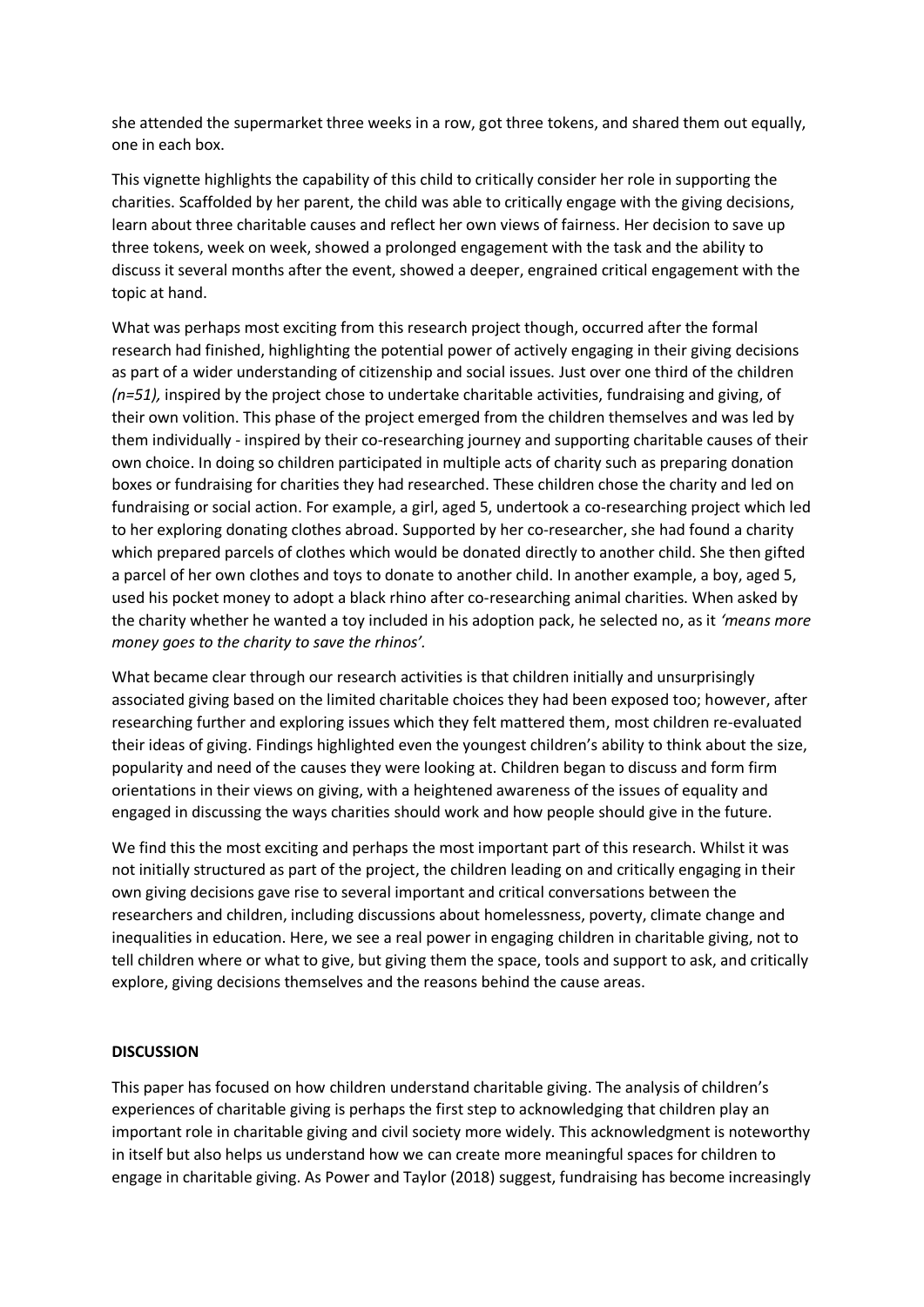mainstreamed in schools, with many larger charities providing resource packs to assist schools in their fundraising endeavours. In terms of fundraising this has achieved much success for these organisations, for example, according to Children in Need (2018) schools alone raised over £5.6m in 2018, important funds that are redistributed to children's charitable causes across United Kingdom. However, as the quantity of these activities increase, we question the quality of the learning experiences which accompany these opportunities. As a result, we suggest we need to take a more critical approach to 'how' that fundraising takes place and carefully consider what children's experiences are of those fundraising activities.

Current approaches to 'giving' located in citizenship and character are often perceived as a representation of a version of children's moral education. It is important that the aim of introducing children to moral and civic virtues should not be to shape children into one constructed notion of the *'good citizen'*, rather the introduction should be a space where children can explore and challenge the ideas of virtue and values. The concept of the "hidden curriculum" (Taylor, 1963), is also important here and its role in the 'socialisation' process of schooling (Kentli, 2009). Schools exist in a particular socio-political context and the hidden curriculum and the way school rules and values are ingrained can be seen as a reproduction of unequal power relations (Giroux, 1978). Educationalists have long argued that teachers need to be aware and move beyond this reproduction through social education (Cornbleth, 1990) by allowing children to question, respond and be participants in the rules and activities the school is framed around.

As identified in the previously discussed literature, citizenship is also a contested concept which is both framed differently and altered by context. In response to social problems among children and young people, ideas around citizenship can become part of a politicised narrative that uses a deficit model of children and young people. This narrative can assume that they lack morals and claim increased moral education could be an answer (Jeffrey & Troman, 2012). In response to the growth of character education in schools, there has been a steady critique suggesting that teaching the concepts in a prescriptive way can actually inhibit children and young people's civic engagement. We suggest a more nuanced approach can be taken, one which does not seek to separate the development of the individual but instead uses these opportunities to question and assess wider social issues. As Peterson (2019) states:

*When pupils are engaged in their communities, including in deliberation with others, such engagement is not separate from questions of who they are and who they wish to become….Rather, the political community is a sphere within which character can be cultivated and expressed (p.11)*

In short, we argue that a focus on transactional engagement in giving risks inhibiting children's understanding of charitable giving, and in turn may inhibit their propensity to engage in prosocial behaviours longer-term (Dahl & Brownwell, 2019), by over-riding their intrinsic motivations with external drivers (Warneken et al., 2008). Our research suggests that by promoting the limited number of mainstream charities such as Children in Need and Comic Relief, educators continue to maintain the status quo and attempt to always reach a non-bias consensus in the classroom (Annette & Mayo, 2010; Ross & Vinson, 2014). Taking a neutral stance on difficult issues, rather than encourage democratic thinking, can limit civic participation (Ross & Vinson, 2014). Philanthropy, charitable giving and social justice are, and indeed should be, contentious, debated topics (Morvaridi, 2015). Recognising children as social actors and current citizens means it is imperative that they too are provided with the opportunity to critically explore these challenges and debates around giving and equality (Weinberg & Flinders, 2018). Our research suggests that even the youngest of children are capable in engaging in these debates in an appropriate and meaningful way.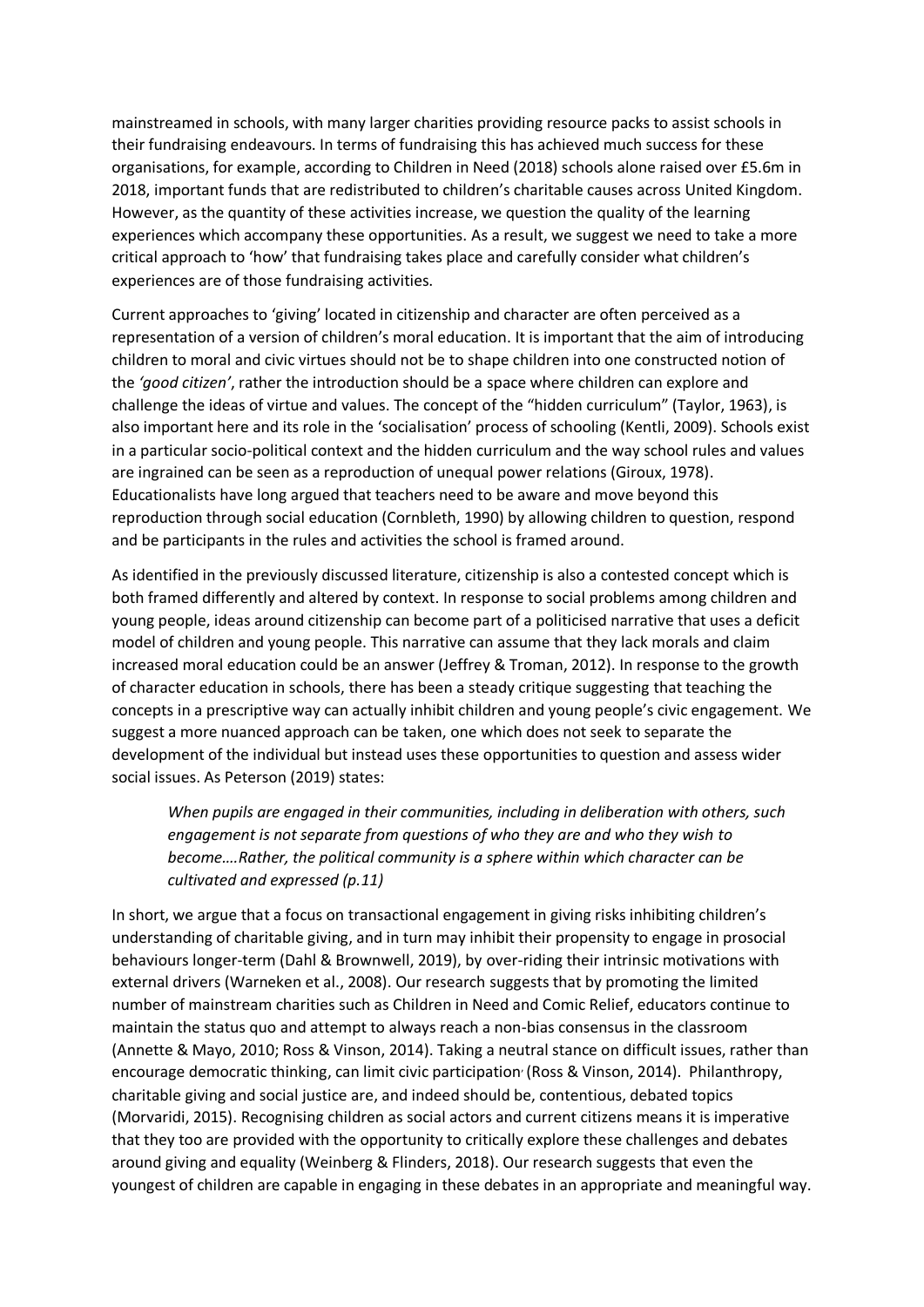Parents, educators and community organisations can all offer a space to grow and nurture these voices at a key point in children's development.

Whilst younger children get to engage in a breadth of charitable activities and giving, they often lack the opportunity to explore the values, ideas and debates which lie behind charitable giving. Proponents of democratic education (e.g. Biesta, 2011; Gilbert, 2017) would suggest this is not just a 'missed opportunity' but instead is fundamentally undemocratic.

#### **CONCLUSION**

Schools, parents and communities often go to great lengths to encourage, support and engage children of all ages in charities and charitable giving, creating a strong enthusiasm for giving and supporting others (CAF, 2013; Power & Taylor, 2018). However, less common was a deeper, more critical engagement in the reasons for this fundraising and volunteering activity and the cause issues that sit behind this giving. This surface level giving, led and decided on by adults, is viewed as fun, but rarely acts as a space within which children can explore their own ideas and values in a more democratic way. Instead this activity encourages more transactional giving, a sense of giving for a reward.

We suggest learning to give, be it at schools, home or within community settings, should draw on more intrinsic motivations and development of caring for the other rather than become part of a prescriptive moral education. In short engaging with cause and consequence and exploring debates allows children to learn to give through critical consciousness, rather than passive engagement. Such an approach can foster children's active citizenship and their wider engagement in civil society.

As research suggests children develop consistent and persistent social and political orientations at a young age (van Deth et al., 2011), we propose how and where children learn to give should become a research and practice priority. Indeed, if we want to challenge the issues of contemporary society, and civil society is identified as central to achieving that, it becomes vital that we include young children's voices as active, capable and knowledgeable social actors, to support pro-social democracy, social action and political participation and allow them to help shape their future society.

#### **REFERENCES**

- Adriani, F. & Sonderegger. S, (2009) Why do parents socialize their children to behave pro-socially? An information-based theory. *Journal of Public Economics*. doi:10.1016/j.jpubeco.2009.08.001
- Agard, K., (2002) Learning to Give: Teaching philanthropy K–12. New directions for philanthropic fundraising, no. 36, summer 2002 ©Wiley periodicals, inc.37
- Aguilar-Pardo, D., Martinez-Arias, R., & Colmenares, F. (2013). The role of inhibition in young children's altruistic behavior. Cognitive Processing, 14(3), 301–307.
- Annette, J. and Mayo, M. (2010) *Taking part: active learning for active citizenship, and beyond*. Leicester: National Institute of adult continuing education
- Arthur, J., Harrison, T., Taylor-Collins, E., & Moller, F. (2017). *A habit of service: The factors that sustain service.* Jubilee Centre for Character and Virtues, University of Birmingham Report.
- Bekkers, R. and Wiepking, P., (2011) A literature review of empirical studies of philanthropy: Eight mechanisms that drive charitable giving. *Nonprofit and voluntary sector quarterly,* 40(5), pp.924-973.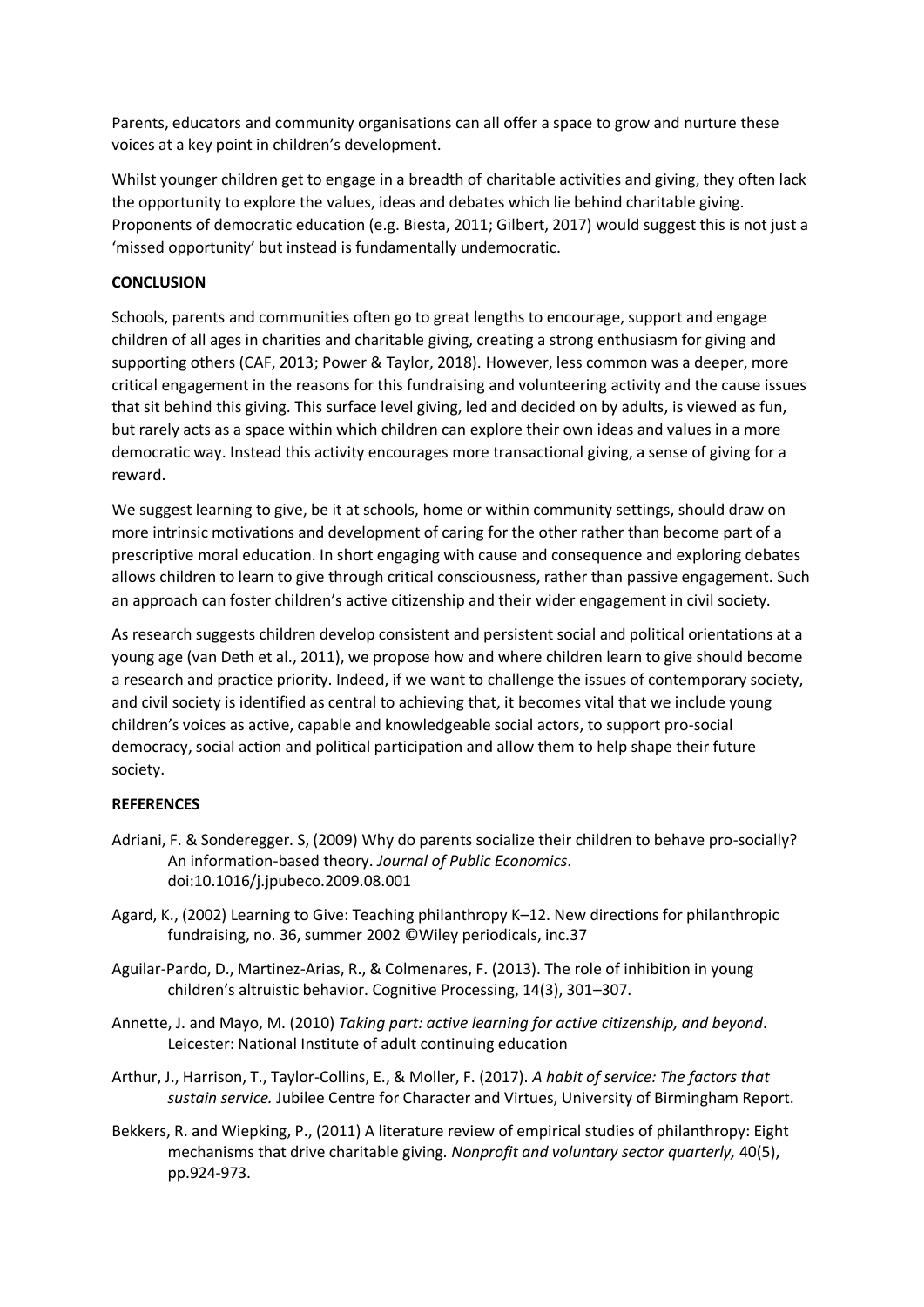- Benenson, J.F., Pascoe, J. and Radmore, N. (2007) Children's altruistic behavior in the dictator game, *Evolution and Human Behavior* 28:168–175.
- Berliner, R. and Masterson, T. (2015) Review of Research: Promoting Empathy Development in the Early Childhood and Elementary Classroom, *Childhood Education,* 91:1,57-64
- Biesta, G.J., (2011) *Learning democracy in school and society:* Education, lifelong learning, and the politics of citizenship. Springer Science & Business Media.
- Body, A., Holman, K. and Hogg, E. (2017). To bridge the gap? Voluntary action in primary schools. *Voluntary Sector Review*, 8(3), pp.251-271.
- Breeze, B. (2013) How donors choose charities: the role of personal taste and experiences in giving decisions, Voluntary Sector Review, 4(2): 165-183
- Cabinet Office. (2018). Civil society strategy: Building a future that works for everyone. London: HMSO.
- CAF (2013) *Growing Up Giving:* Insights into how young people feel about charity, Charities Aid Foundation.
- CAF (2018) *World Giving Index 2018*. A Global View of Giving Trends. London: Charities Aid Foundation
- CAF (2019) *UK Giving 2019.* London: Charities Aid Foundation
- Children in Need (2018) Annual Report 2018. Available at: [http://apps.charitycommission.gov.uk/Accounts/Ends52/0000802052\\_AC\\_20180630\\_E\\_C.p](http://apps.charitycommission.gov.uk/Accounts/Ends52/0000802052_AC_20180630_E_C.pdf) [df](http://apps.charitycommission.gov.uk/Accounts/Ends52/0000802052_AC_20180630_E_C.pdf) accessed 17/06/2019
- Civil Society Futures (2018) Civil Society in England: Its current state and future opportunity. Available at[:https://civilsocietyfutures.org/wp-content/uploads/sites/6/2018/11/Civil-](https://civilsocietyfutures.org/wp-content/uploads/sites/6/2018/11/Civil-Society-Futures__Civil-Society-in-England__small-1.pdf)[Society-Futures\\_\\_Civil-Society-in-England\\_\\_small-1.pdf](https://civilsocietyfutures.org/wp-content/uploads/sites/6/2018/11/Civil-Society-Futures__Civil-Society-in-England__small-1.pdf) accessed 8/06/2019
- Clark, A. and Moss, P. (2011) Listening to young children: The mosaic approach. London: Jessica Kingsley Publishers.
- Cornbleth, C., (1990) *Curriculum in context.* Falmer Pr.
- Dahl, A. and Brownell, C. (2019) The Social Origins of Human Prosociality, Current Directions in Psychological Science. DOI: 10.1177/0963721419830386
- Department for Education (2013) *Citizenship programmes of study:* Key Stages 3 and 4. London: DfE.
- Einarsdottir, J. (2007) 'Research with children: methodological and ethical challenges', European Early Childhood Education Research Journal, 15(2):197–211.
- Eisenberg, N. (2018). 'Empathy-Related Responding and Its Relations to Positive Development', in: N. Roughley and T. Schramme (eds) *Forms of Fellow Feeling: Empathy, Sympathy, Concern and Moral Agency.* Cambridge; Cambridge University Press.
- Eisenberg, N. (1983) The socialization and development of empathy and prosocial behavior. Available from:file://stafs-rwc-01.ccad.canterbury.ac.uk/jj209/profile/desktop/The\_Socialization\_and\_Development\_of\_E mpathy\_and\_P.pdf Accessed: 8th May 2019.
- Feigin, S., Owens, G. and Goodyear-Smith, F. (2014) Theories of human altruism: a systematic review. Journal of Psychiatry and Brain Function. 1(5); pp 1-8.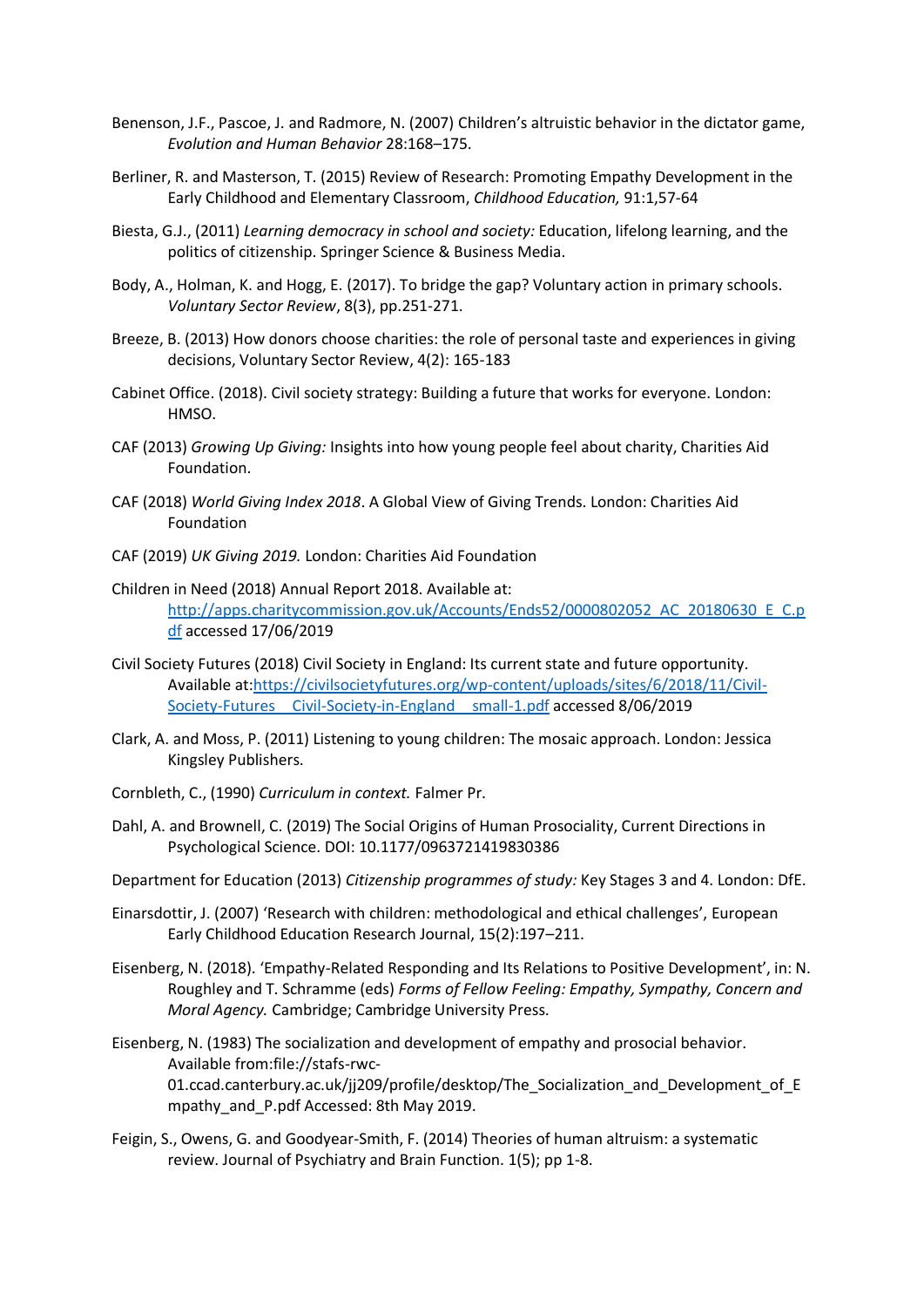- George, E., Schmidt, C., Vella, G. and McDonagh, I., (2017) Promoting the rights and responsibilities of children: a South Australian example. *Global health promotion*, *24*(1), pp.53-57.
- Gibbs, J. (2019) *Moral Development and Reality:* Beyond the Theories of Kohlberg and Hoffman. London; Sage.
- Gilbert, J., (2017). *Education for a healthy democracy.* https://www.ippr.org/files/2017-11/future-ofeducation-gilbert.pdf. Accessed 9th June 2019.
- Giroux, H. (1978) *Writing and critical thinking in the social studies.* Curriculum Inquiry, 8(4), pp.291- 310.
- Grusec, J.E., Davidov, M. and Lundell, L. (2002). Prosocial and helping behavior. In: Smith & Hart (Eds.) Blackwell Handbook of Childhood Social Development. Malden, MA: Blackwell Publishing
- Hart, R.A. (1992) Children's participation: From tokenism to citizenship (No.inness92/6) https://www.unicef-irc.org/publications/pdf/childrens\_participation.pdf (accessed 18 May 2019).
- Jeffrey & Troman. (2013) *Testing times in English primary schools* 1992-2012: The effects of a performative culture on teacher's and pupil's relations and identities. E-book.
- Kentli. F, (2009) Comparison of hidden curriculum theories. *European Journal of Educational Studies* 1 (2). ISSN 1946-6331
- Leimgruber, K. L., Shaw, A., Santos, L. R., & Olson, K. R. (2012). Young children are more generous when others are aware of their actions. PLoS ONE, 7(10), e48292.
- Lundy, L., McEvoy, L. and Byrne, B. (2011). 'Working with young children as co-researchers: an approach informed by the United Nations convention on the rights of the child', Early Education and Development, 22(5): 714–36.
- Mazzoli Smith, L. and Todd, L. (2019) Conceptualising poverty as a barrier to learning through 'Poverty proofing the school day': The genesis and impacts of stigmatisation. *British Educational Research Journal*, 45(2), pp.356-371.
- McHarg, G., Fink, E. and Hughes, C. (2019) Crying babies, empathic toddlers, responsive mothers and fathers: Exploring parent-toddler interactions in an empathy paradigm. Journal of Experimental Child Psychology. 179; 23–37.
- Morrin K (2018) Tensions in teaching character: How the 'entrepreneurial character' is reproduced, 'refused' and negotiated in an English academy school. *Sociological Research Online* 23(2): 173–190
- Morvaridi, B. ed., (2015). *New philanthropy and social justice:* Debating the conceptual and policy discourse. Policy Press.
- Ottoni-Wilhelm, M., Zhang, Y., Estell, D.B. & Perdue, N.H., (2017). Raising charitable children: the effects of verbal socialization and role-modeling on children's giving. Journal of Population Economics, 30(1), pp.189-224.
- Payton, R.L. and Moody, M.P., (2008). Understanding philanthropy: Its meaning and mission. Indiana University Press.
- Peterson, A., (2019). Character education, the individual and the political. *Journal of Moral Education*, pp.1-15.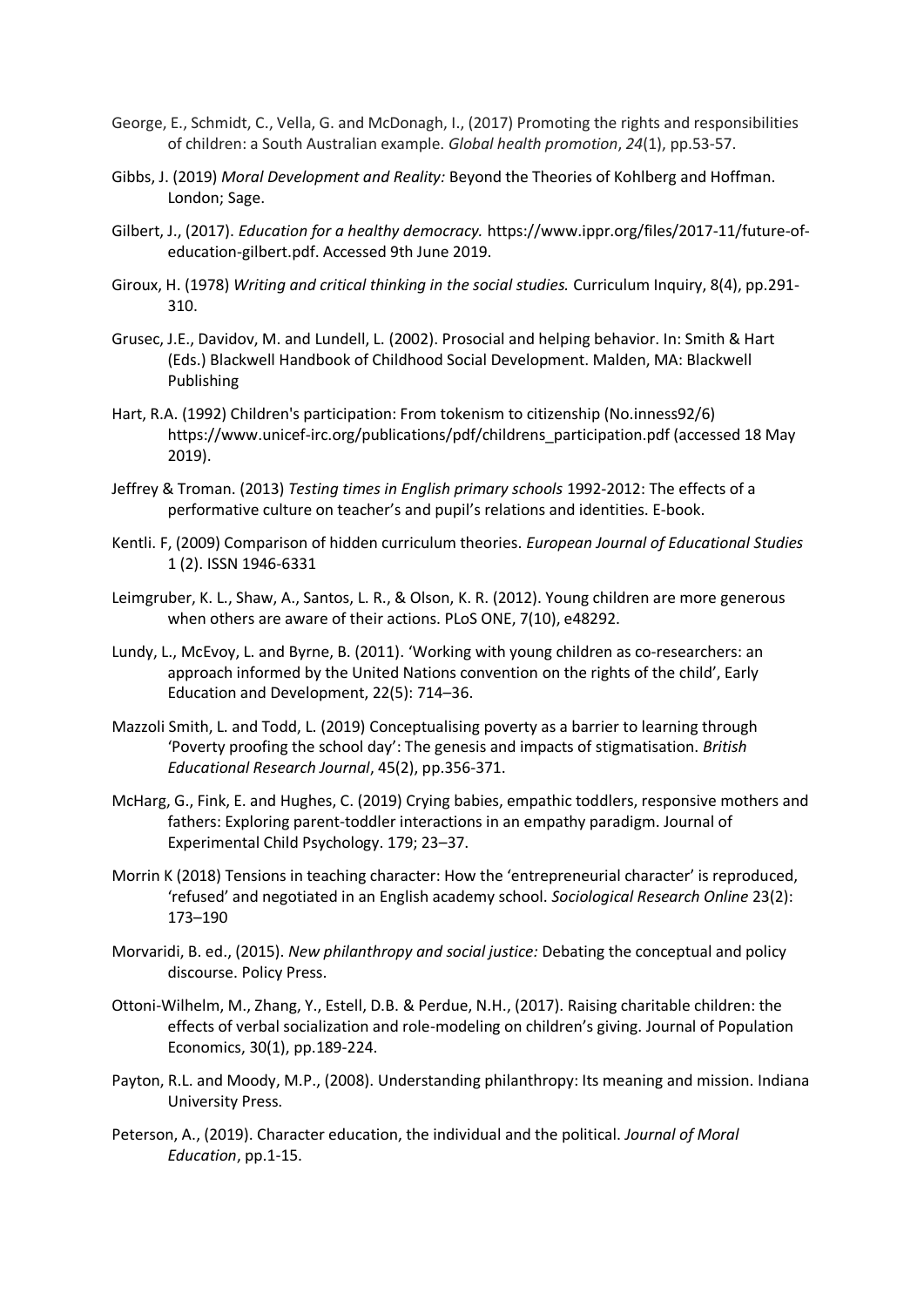- Power, S. and Smith, K., (2016) Giving, saving, spending: what would children do with£ 1 million?. *Children & Society*, 30(3), pp.192-203.
- Power, S. and Taylor, C., (2018) The mainstreaming of charities into schools. *Oxford Review of Education*, 44(6), pp.702-715.
- Rinaldi, C. (2005) 'Documentation and assessment: what is the relationship?', in A. Clarke, A.T. Kjorholt and P. Moss (eds), *Beyond listening: Children's perspectives on early childhood services.* Bristol: Policy Press.
- Ross, E.W. and Vinson, K. (2014) Resisting Neoliberal Education Reform: Insurrectionist Pedagogies and the Pursuit of Dangerous Citizenship, *Cultural Logic*: 17-45
- Roughley, N. and Schramme, T. (2018) *Forms of Fellow Feeling:* Empathy, Sympathy, Concern and Moral Agency. Cambridge; Cambridge University Press.
- Shier, H., (2001) Pathways to participation: Openings, opportunities and obligations. *Children & society,* 15(2), pp.107-117.
- Sierksma, J., Thijs, J., & Verkuyten, M. (2014). Children's intergroup helping: The role of empathy and peer group norms. Journal of Experimental Child Psychology, 126, 369–383.
- Silke, C., Brady, B., Boylan, C. & Dolan, P., (2018) Factors influencing the development of empathy and pro-social behaviour among adolescents: A systematic review. *Children and Youth Services Review* 94 (2018) 421–436.
- Steinberg, R. and Wilhelm, M., (2003) *Tracking giving across generations.* New Directions for Philanthropic Fundraising, 2003(42), pp.71-82.
- Stuart, K., Bunting, M., Boyd, P., Cammack, P., Hornbæk, P., Frostholm, P.H., Graveson, D.T., Mikkelsen, S. H., Moshuus, G. and Walker, S. (2019) Developing an equalities literacy for practitioners working with children, young people and families through action research, Educational Action Research, DOI: 10.1080/09650792.2019.1593870
- Taylor-Collins, E., Harrison, T., Thoma, S.J. and Moller, F., (2019). *A Habit of Social Action:* Understanding the Factors Associated with Adolescents Who Have Made a Habit of Helping Others. VOLUNTAS: International Journal of Voluntary and Nonprofit Organizations, 30(1), pp.98-114.
- United Nations (UN) (1989) *United Nations Convention on the Rights of the Child*. Treaty no. 27541. Available at: https://www.unicef.org.uk/wpcontent/uploads/2010/05/UNCRC\_united\_nations\_convention\_on\_the\_rights\_of\_the\_child. pdf (accessed 17 May 2019).
- Vaish, A., Carpenter, M., & Tomasello, M. (2009). Sympathy through affective perspective taking and its relation to prosocial behavior in toddlers. *Developmental Psychology,* 45(2), 534-543.
- Van Deth, J. W., Abendschön, S. and Vollmar, M. (2011). Children and politics: An empirical reassessment of early political socialization, *Political Psychology,* 32: 147-173
- Warneken, F., & Tomasello, M. (2008). Extrinsic rewards undermine altruistic tendencies in 20 month-olds. Developmental Psychology, 44 (6), 1785-1788.
- Westheimer, J. and Kahne, J. (2002). *Educating the "Good" Citizen:* The Politics of School-Based Civic Education Programs.
- Wildeboer, A., Thijssen, S., Bakermans-Kranenburg, M.J., Jaddoe, V.W., White, T., Tiemeier, H. and Van IJzendoorn, M.H., (2017) Anxiety and Social Responsiveness Moderate the Effect of